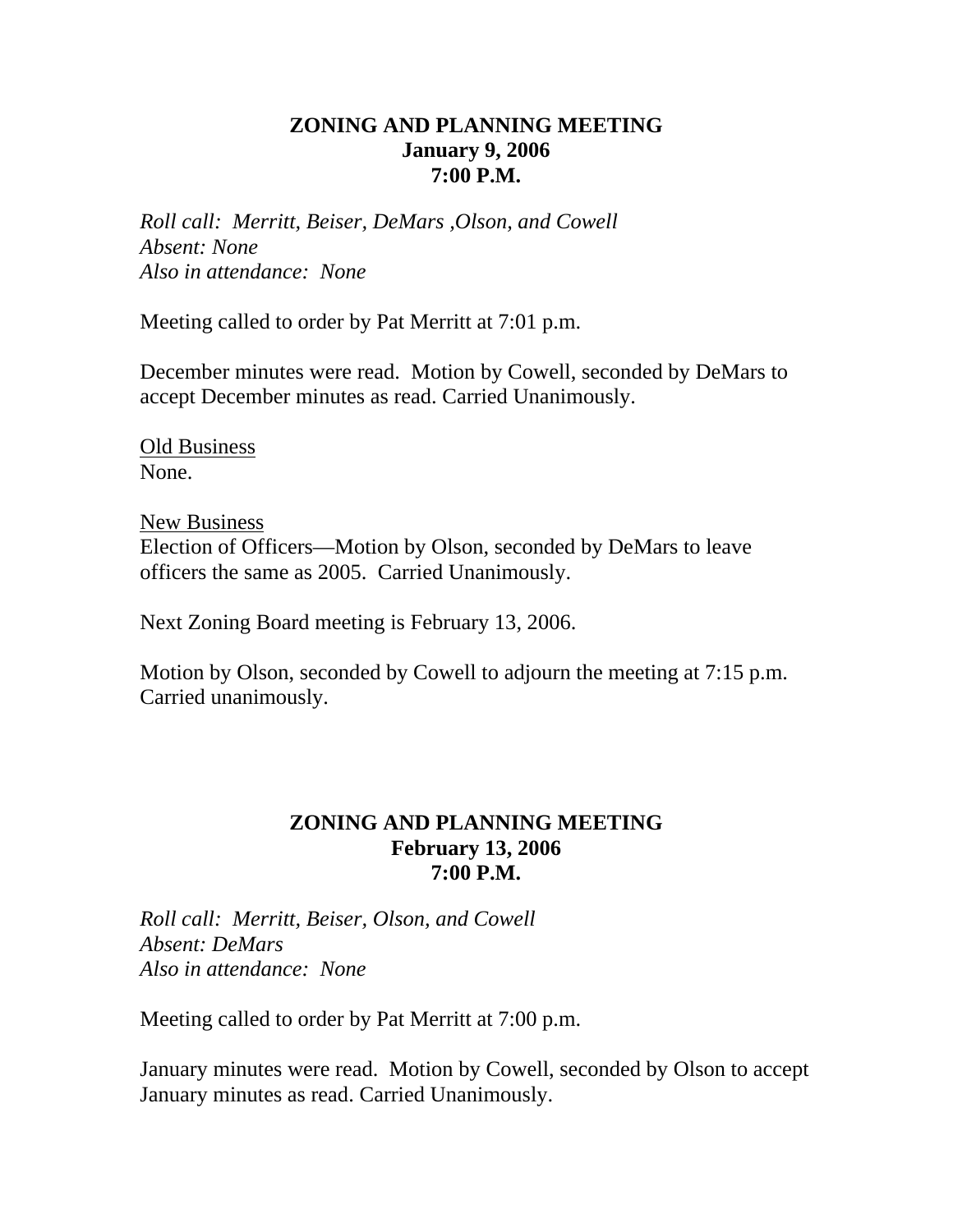Old Business Continued discussion of Scenic Heights addition.

New Business

Maurices sign at the Medford Outlet Center. Motion by Cowell, seconded by Olson to recommend to the City Council to have the Maurices sign installed as planned. Carried Unanimously.

Next Zoning Board meeting is March 20, 2006.

Motion by Beiser, seconded by Olson to adjourn the meeting at 7:22 p.m. Carried unanimously.

## **ZONING AND PLANNING MEETING March 20, 2006 7:00 P.M. Public Hearing**

*Roll call: Merritt, Beiser, Olson, DeMars, and Cowell Absent: None Also in attendance: David Mueller* 

Meeting called to order by Pat Merritt at 7:04 p.m.

# **Public Hearing involving David and Wilma Mueller.**

David and Wilma Mueller are requesting an 11.5 foot variance on building an entry way at 201 E Central Avenue. The Zoning Board considered the fact that the house has been there for 90 plus years, prior to set back requirements.

Motion by DeMars, seconded by Beiser to recommend to the City Council to grant the 11.5 foot variance to the west side of the property located at 201 E Central for the purpose of building an entry way. Carried unanimously.

Motion by Beiser, seconded by Cowell to adjourn the public hearing at 7:07 p.m. Carried unanimously.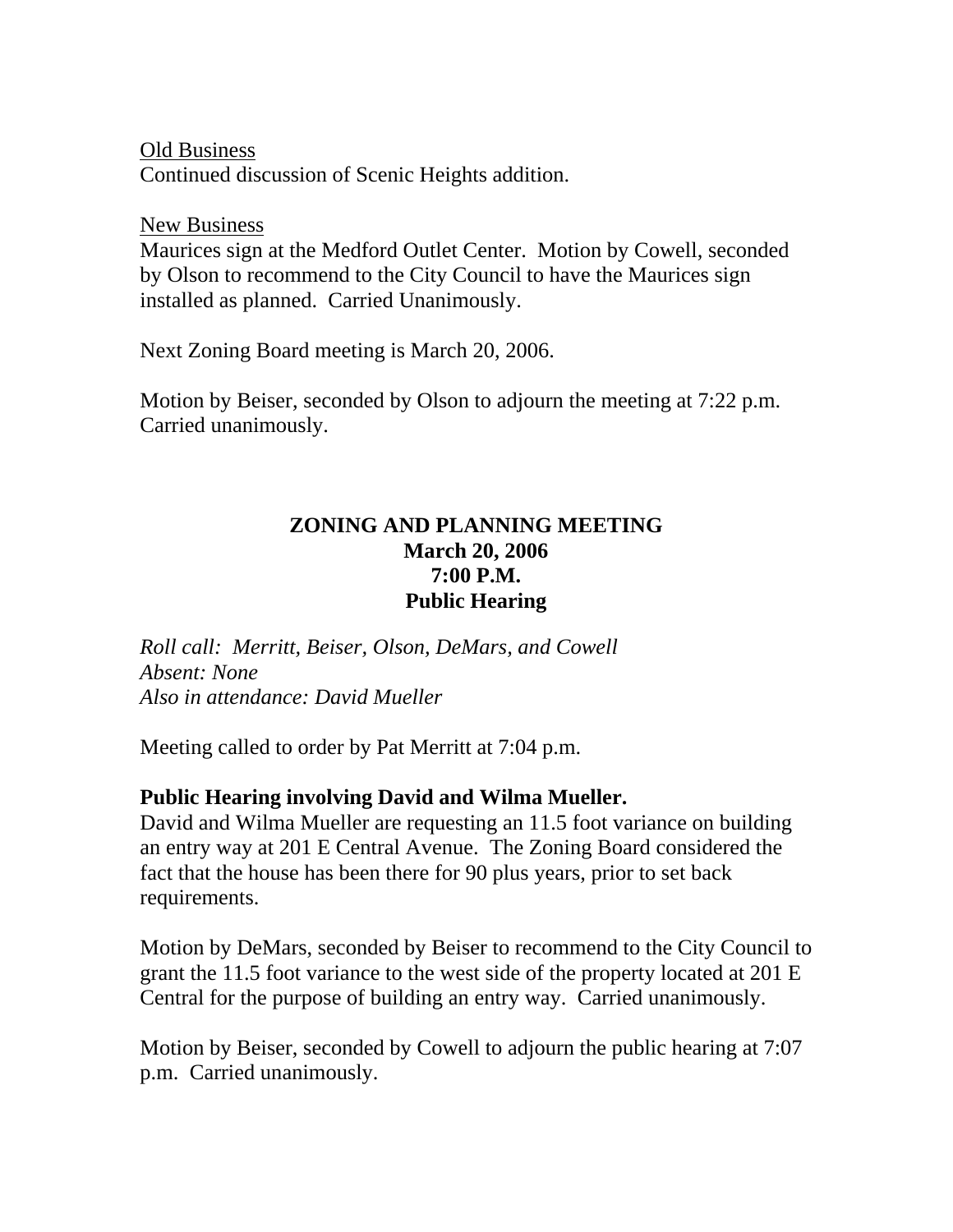## **ZONING AND PLANNING MEETING March 20, 2006 7:10 P.M.**

February 13, 2006 minutes were read.

Motion by Olson, seconded by DeMars to accept February minutes as read. Carried Unanimously.

New Business Discussion on whether or not variances should have a time limit like building permits do.

Motion by DeMars, seconded by Cowell to recommend to the City Council to issue all variances for a length of 1 year maximum only. Much like a building permit expires after 1 year. Carried unanimously.

Discussion about whether or not ponds should be public or privately owned.

Motion by Olson, seconded by DeMars to recommend to the City Council to have public ownership of all retaining ponds. Carried unanimously.

Discussion about the fence at 120  $1<sup>st</sup>$  Street. Zoning Board is thinking it might be too close to County Road 12. It is about 8 feet from the curb now. The Board will address this issue again at the April  $17<sup>th</sup>$  meeting. Research will be done before next meeting on other municipalities about fencing ordinances.

Motion by DeMars, seconded by Cowell to recommend to the City Council to pass the land use regulations from 2004. Carried unanimously.

Next Zoning Board meeting is April 17, 2006.

Motion by Cowell, seconded by DeMars to adjourn the meeting at 7:57 p.m. Carried unanimously.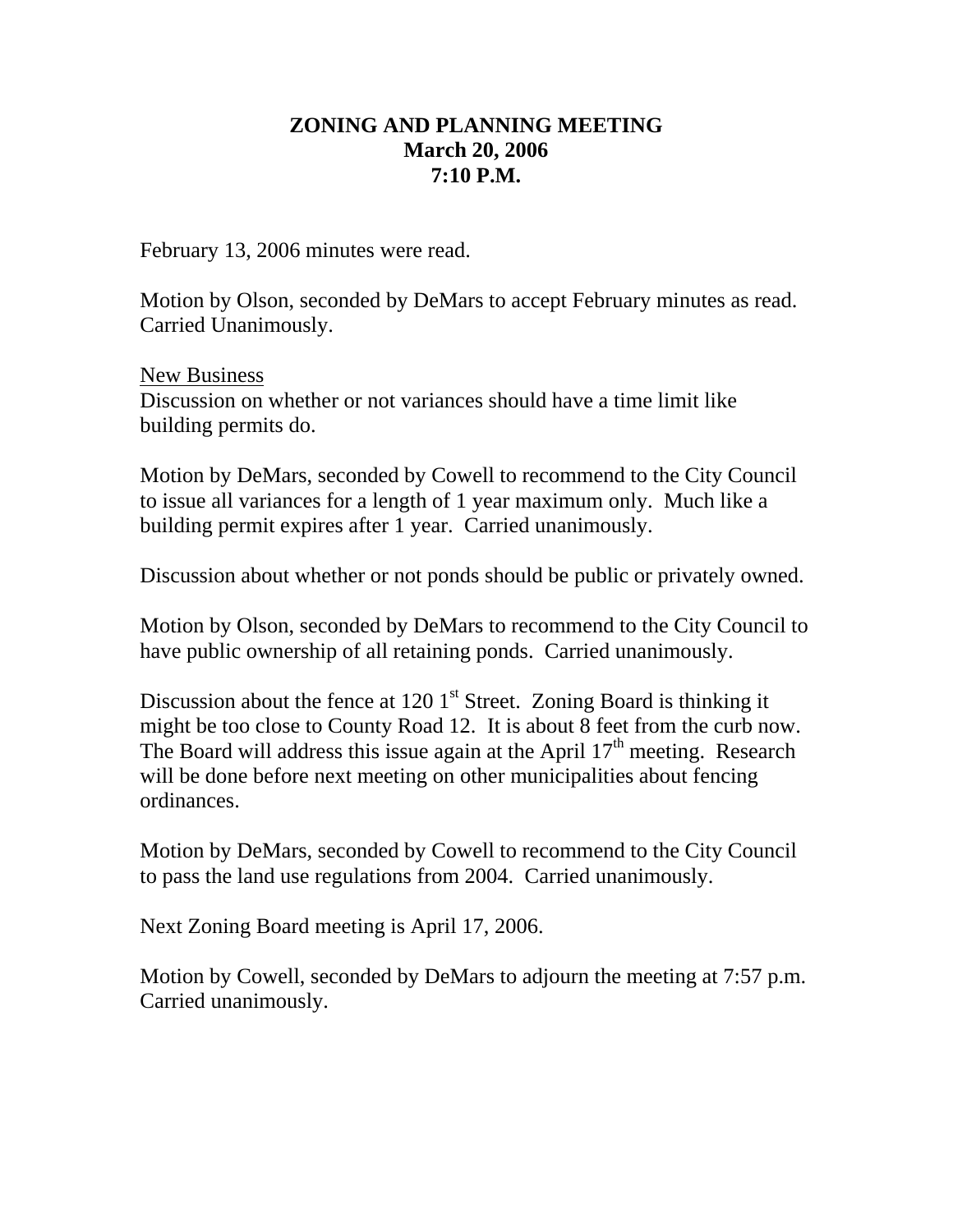## **ZONING AND PLANNING MEETING April 17, 2006 7:00 P.M.**

*Roll call: Merritt, Beiser, Olson, DeMars, and Cowell Absent: None Also in attendance: Steve Pumper and Marie Sexton* 

Meeting called to order by Pat Merritt at 7:01 p.m.

March 20, 2006 minutes were read.

Motion by DeMars, seconded by Beiser to accept March minutes as read. Carried Unanimously.

Old Business

Fence ordinance discussion. Owatonna and Faribault ordinances state fences need to be 3 feet from lot line.

Motion by Olson, seconded by Cowell to recommend to City Council to require both residential and commercial property owners to get a zoning permit for a small fee to install a fence on a property in accordance to city ordinances. Carried Unanimously.

Motion by Cowell, seconded by Olson to recommend to City Council that no fence be allowed to be placed on a street boulevard and that ordinance 177.1 and 177.2 be amended to reflect that. See Attachment. Carried Unanimously.

Motion by Olson, seconded by Beiser to recommend to City Council to list the 1 year time limit on variances on the official miscellaneous city policies list. Carried Unanimously.

New Business Lane Bryant Outlet Center Sign.

Motion by Beiser, seconded by Cowell to recommend to City Council to approve the request by Lane Bryant Outlet to post their sign per the plans submitted. Carried Unanimously.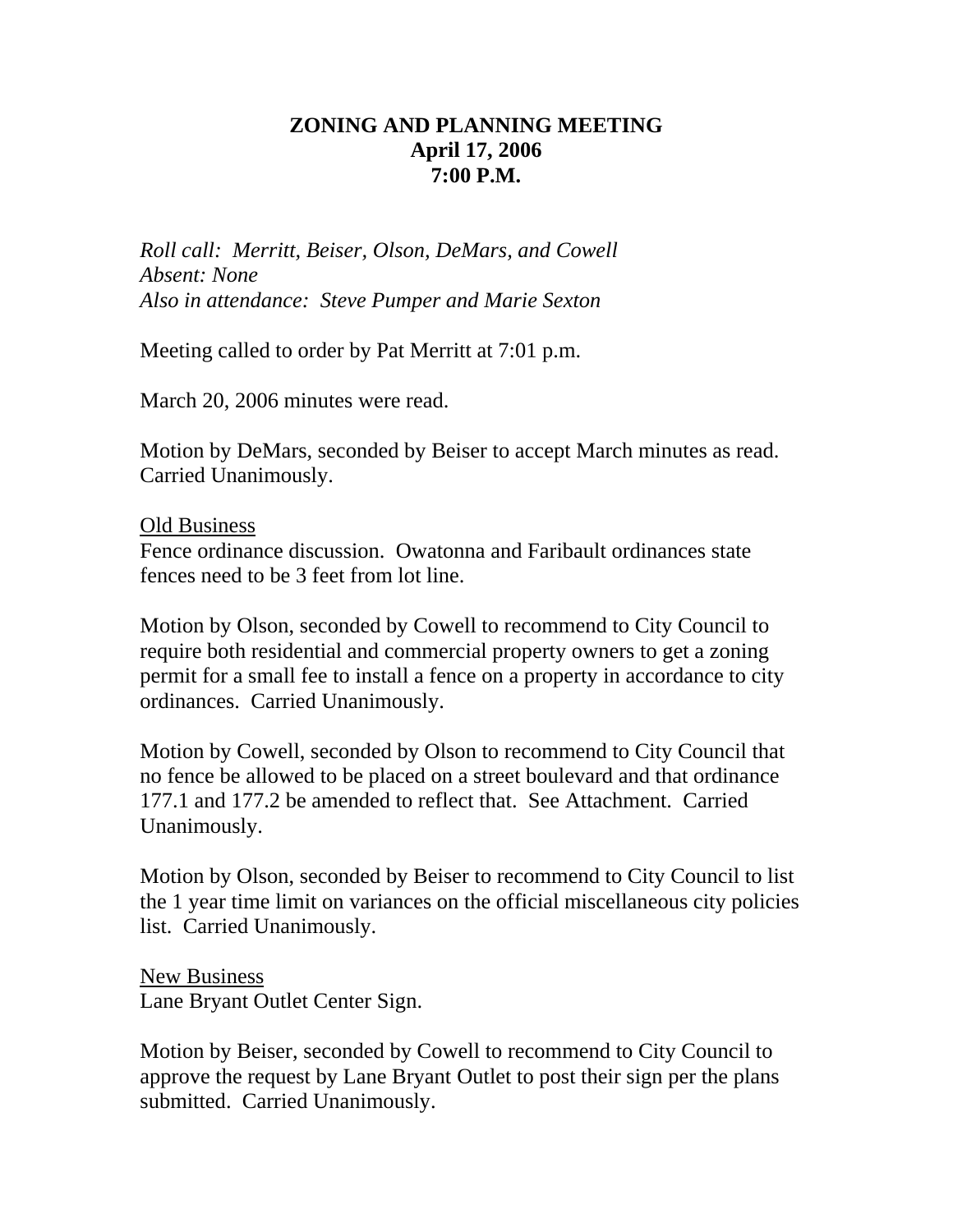Discussion of the Steve Pumper and Kavitz Properties variance requests. No action taken.

Motion by Beiser, seconded by Cowell to adjourn the meeting at 8:10 p.m. Carried unanimously.

#### **ZONING AND PLANNING MEETING Public Hearing Variance Request April 24, 2006**

*Roll call: Merritt, Beiser, DeMars, Cowell, and Olson. Absent: None Also in attendance: Donald Clemmensen, Marie Sexton, Todd Kavitz, Steve Pumper, Lynn Bruns, Don Redman, and Gary Hanson.* 

Chair person Merritt opened the public hearing at 6:00 p.m.

The purpose for this public hearing is to hear the citizens of Medford to express their concerns or ask questions about the variance request for the lot size of the proposed patio home lots in the Scenic Heights Addition.

A letter from Mrs. Terence Tuttle in opposition to the proposed lot size was read.

Motion by Beiser, seconded by Olson to recommend to the City Council to grant the variance as requested by Todd Kavitz for the lot size for the proposed patio home lots. Carried unanimously.

Motion by DeMars,  $2<sup>nd</sup>$  by Cowell to close the hearing at 6:20 p.m. Carried.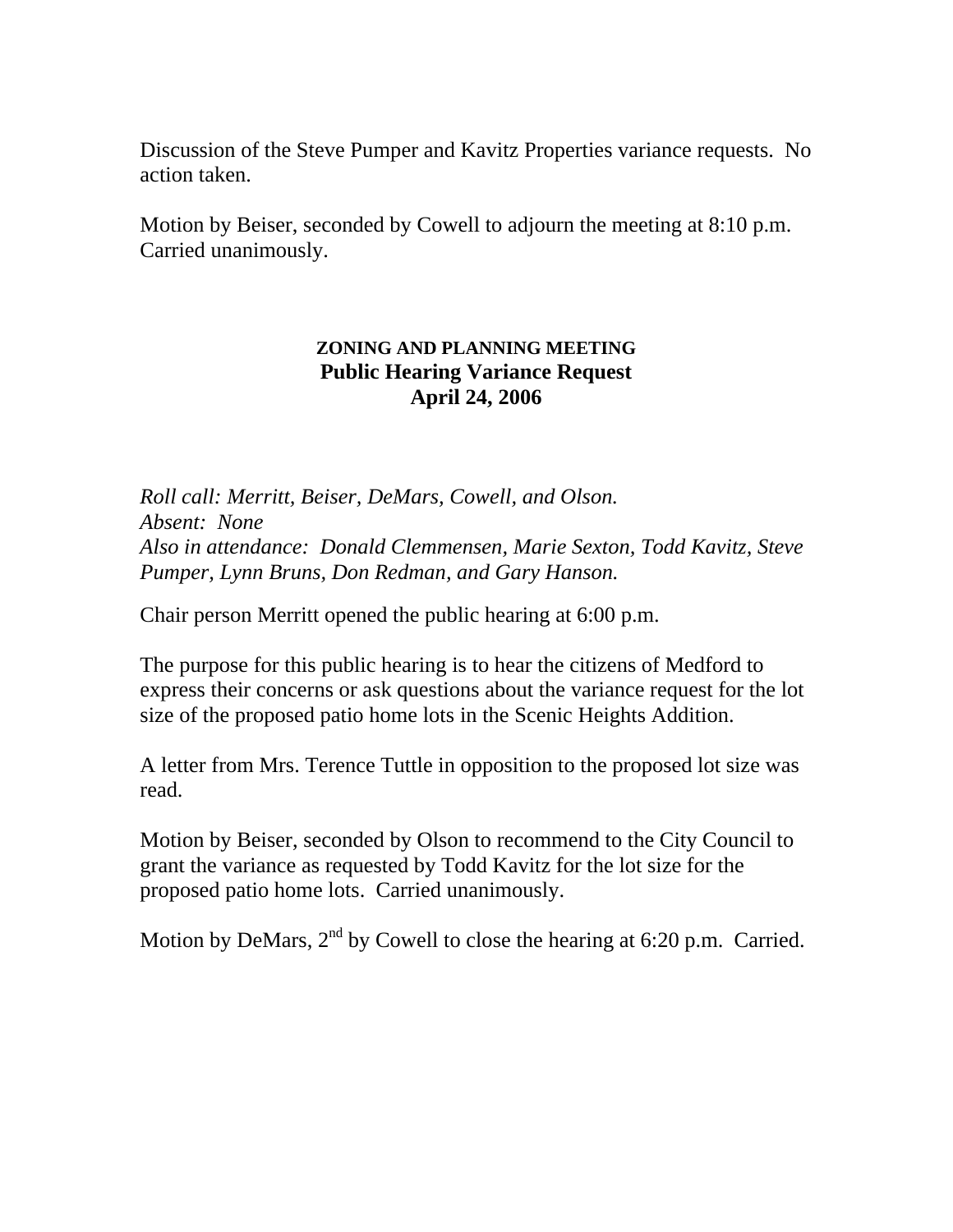#### **ZONING AND PLANNING MEETING Public Hearing Variance Request April 24, 2006**

*Roll call: Merritt, Beiser, DeMars, Cowell, and Olson. Absent: None Also in attendance: Donald Clemmensen, Marie Sexton, Steve Pumper, and Karen Sanborn.* 

Chair person Merritt opened the public hearing at 6:25 p.m.

The purpose for this public hearing is to hear the citizens of Medford to express their concerns or ask questions about the variance request to the set back requirements for the placement of a deck and attached garage from Steve Pumper at 202 NE 2<sup>nd</sup> Avenue.

Mr. Pumper is requesting a 9 foot variance on the south side of his property to build a 4 season porch (16' by 24') on the south side of his house.

Motion by Cowell,  $2<sup>nd</sup>$  by Merritt to recommend to the City Council to deny the variance request for the placement of a 4 season porch unless the shed is removed. Carried unanimously.

The garage addition would require a variance to the side wall limits for a garage also.

Motion by Olson, seconded by Merritt that the planning & zoning board defer the variance request for the addition to the garage to the city council without a recommendation. Carried unanimously.

Motion by DeMars,  $2^{nd}$  by Olson to close the public hearing at 7:52 p.m. Carried unanimously.

# **ZONING AND PLANNING MEETING**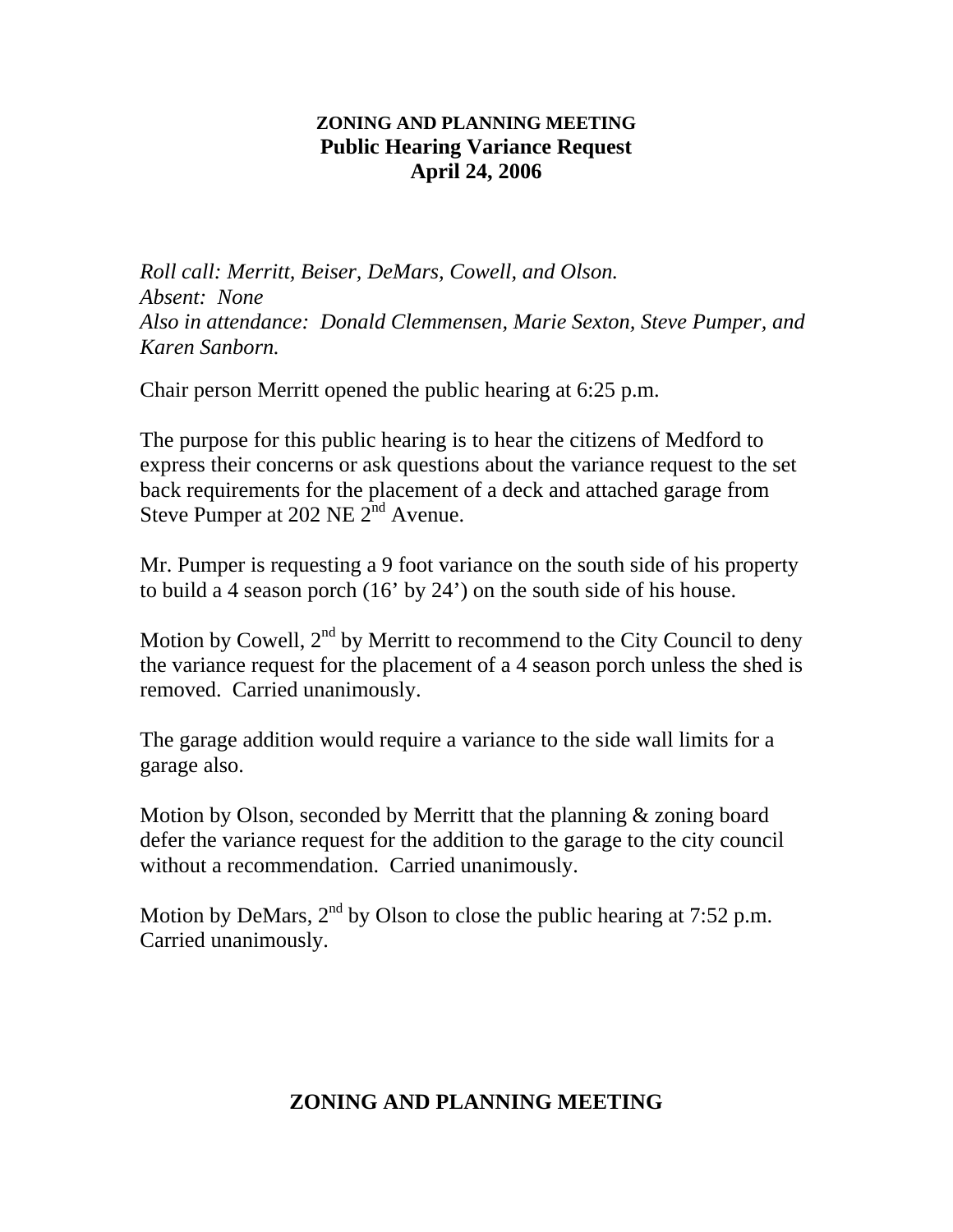## **Public Hearing Variance Request May 15, 2006**

*Roll call: Merritt, Beiser, Cowell. Absent: DeMars, Olson. Also in attendance: Steve Pumper.* 

Chair person Merritt opened the public hearing at 6:12 p.m.

The purpose for this public hearing is to hear the citizens of Medford to express their concerns or ask questions about the variance request of 15 feet to the rear yard set back requirements for an addition to the garage from Steve Pumper at 202 NE 2<sup>nd</sup> Avenue.

Height of sidewalls is 11 feet. Height of garage Door is 12 feet. Existing garage peak is 13 feet 2 inches. New peak would be 15 feet 6 inches.

Motion by Beiser to recommend to the city council to grant a variance of 15 feet to the set back requirements as requested by Mr. Pumper. Motion dies for lack of a second.

Motion by Cowell, seconded by Merritt to recommend to the city council to deny the variance of 15 feet to the set back requirements as requested by Mr. Pumper. Motion carried.

Motion by Beiser, seconded by Cowell to close the hearing at 6:19 p.m. Carried.

# **ZONING AND PLANNING MEETING Public Hearing Variance Request May 15, 2006**

*Roll call: Merritt, Beiser, Cowell. Absent: DeMars, Olson Also in attendance: Steve Pumper.* 

Chair person Merritt opened the public hearing at 6:20 p.m.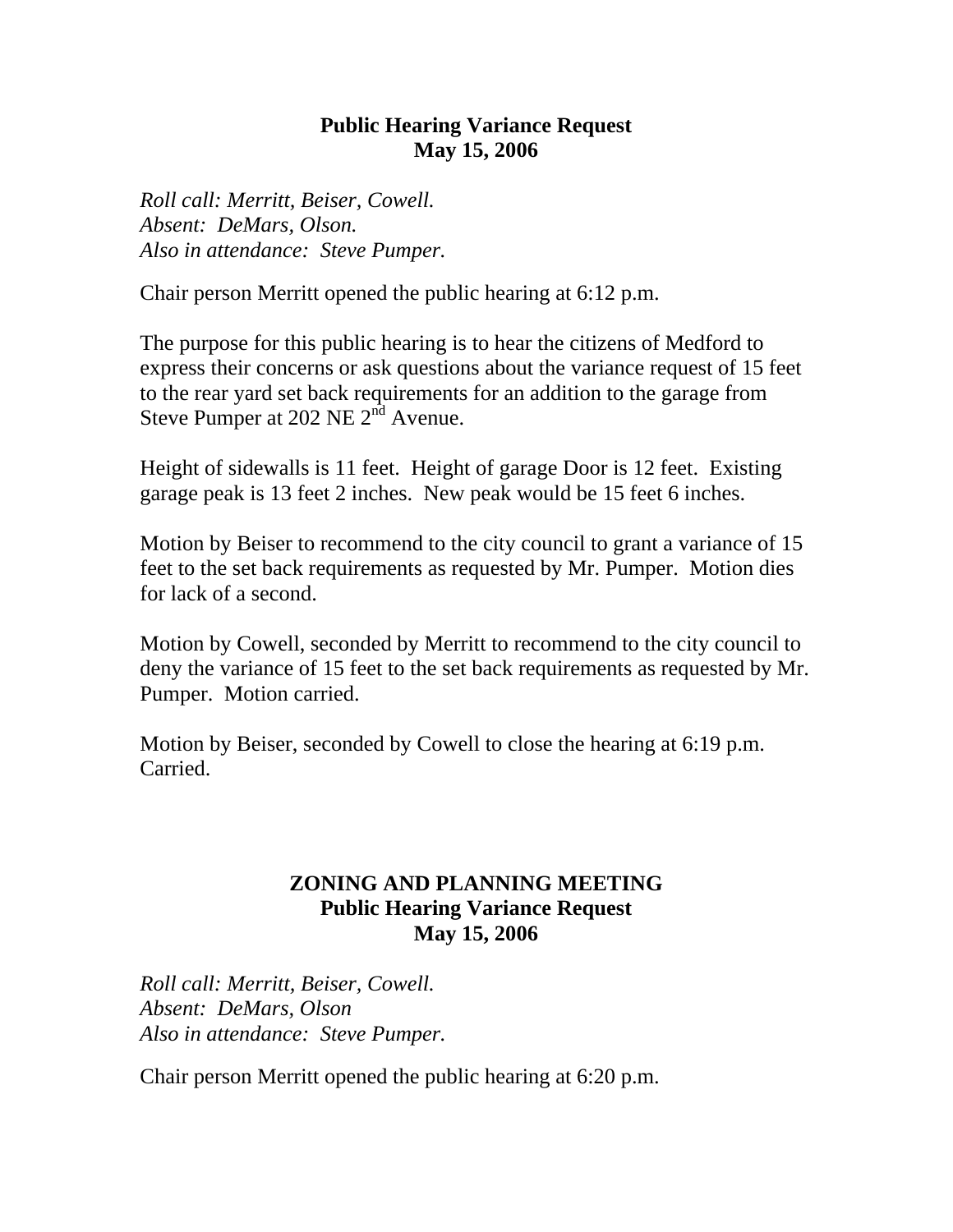The purpose for this public hearing is to hear the citizens of Medford to express their concerns or ask questions about the variance request of 11 feet to the set back requirements for a rear yard for the placement of a deck from Steve Pumper at 202 NE 2<sup>nd</sup> Avenue.

Mr. Pumper is requesting an 11 foot variance on the south side of his property to build a deck.

Motion by Beiser,  $2<sup>nd</sup>$  by Cowell to recommend to the City Council to grant the variance request for the placement of a deck as requested. Carried unanimously.

Motion by Beiser,  $2^{nd}$  by Cowell to close the public hearing at 6:25 p.m. Carried unanimously.

### **PLANNING & ZONING BOARD MEETING May 15, 2006 6:26 p.m.**

*Roll call: Merritt, Beiser, Cowell. Absent: DeMars, Olson. Also in attendance: None* 

Chair person Merritt opened the meeting at 6:26 p.m.

Minutes of the last meeting were read and approved with a motion by Cowell, 2<sup>nd</sup> by Merritt. Carried unanimously.

#### Old Business

Motion by Cowell, seconded by Beiser to recommend to the city council to act upon the land use regulation proposed ordinance as drafted on 9/27/05 so that the city ordinances can be updated. Carried. Unanimously.

Motion by Beiser, seconded by Cowell to adjourn the meeting at 6:42 p.m. Carried unanimously.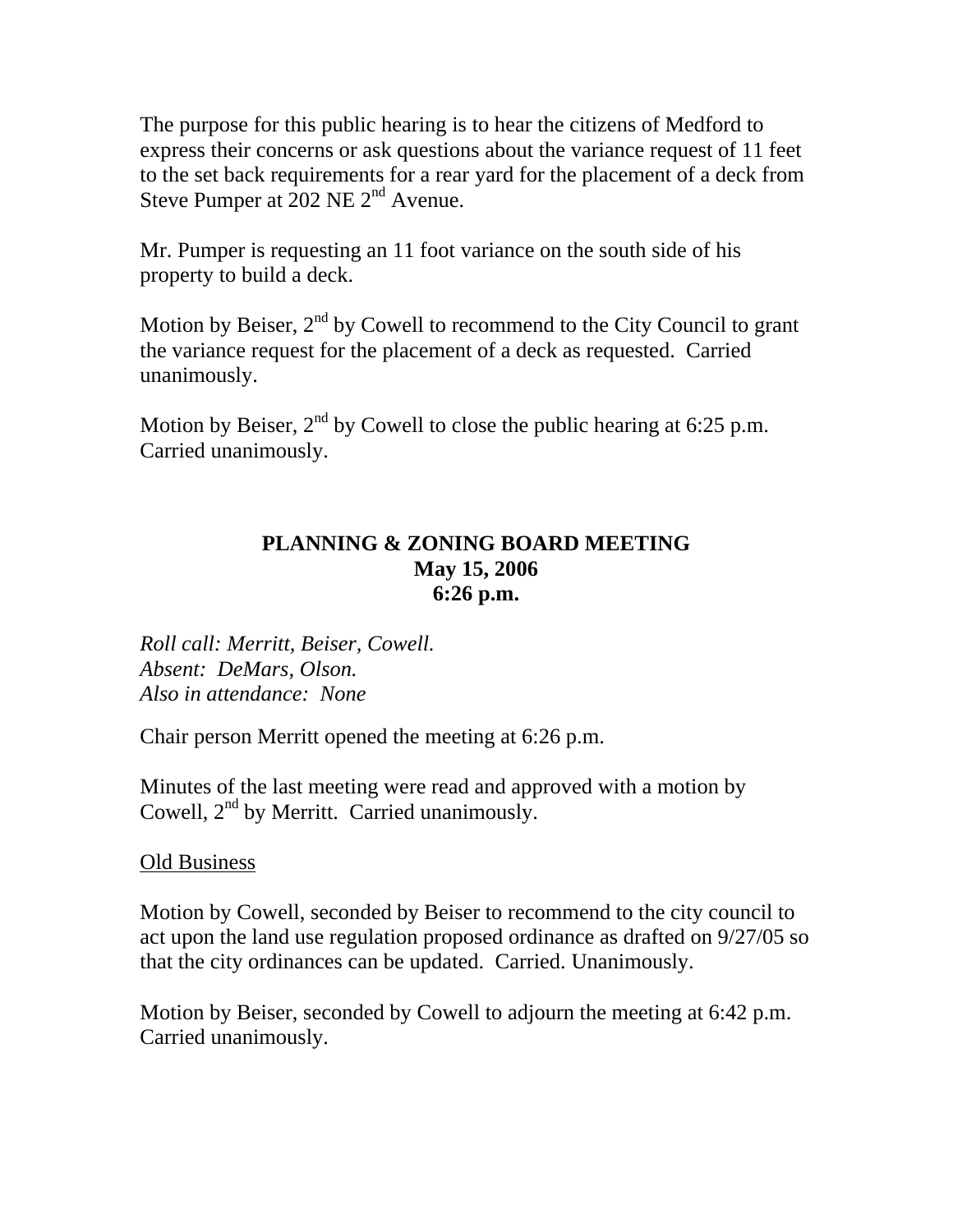## **ZONING AND PLANNING MEETING Public Hearing May 15, 2006**

*Roll call: Merritt, Beiser, Cowell. Absent: DeMars, Olson Also in attendance: Todd Kavitz* 

Chair person Merritt opened the public hearing at 7:00 p.m.

The purpose for this public hearing is to hear the citizens of Medford to express their concerns or ask questions about the Scenic Heights Addition as described:

Lots 7, 8, 9, 10 and 11 and the east half of lot 12 in the east half of Section 9, T 108 N, R 20 W, Steele County, Minnesota; and the west 5 acres of the south one-third of the SW ¼ of the SE ¼ of Section 9, T 108 N, R 20 W, Steele County, Minnesota

And

All that part of the SE ¼ of the SE ¼ of Section 9, T 108N, R 20 W, Steele county, Minnesota, described as follows:

Commencing at the southeast corner of said SE  $\frac{1}{4}$ ; thence N 89-33-53 W, assumed bearing, 496.25 feet along the south line of said SE ¼ to the true point of beginning; thence N89-33-53 W, 818.78 feet to the southwest corner of said SE ¼ of the SE ¼; thence N 00-47-34 W 1318.54 feet to the northwest corner of said SE ¼ of SE ¼; thence S 89-31-14 E 1317.15 feet to the northeast corner of said SE ¼ of SE ¼; thence S 00-42-06 E 743.73 feet along the east line of said SE ¼ thence N 89-31-10 W 328.44 feet; thence S 15-41-00 W 594.34 feet to said true point of beginning.

Scenic Heights preliminary  $\&$  final plat reviewed.

Todd Kavitz presented his request for the zoning as Outlots B and C to be open development and Phase One to be single family residential.

Motion by Cowell, seconded by Beiser to recommend to the city council to zone Outlots B and C as open development to allow agricultural use of the land until the land is developed into single family residential housing, Phase One will be zoned single family residential for 20 homes. Outlot A will be used as a private access for all houses on Block 3. Carried unanimously.

Motion by Beiser,  $2<sup>nd</sup>$  by Cowell to close the hearing at 7:14 p.m. Carried unanimously.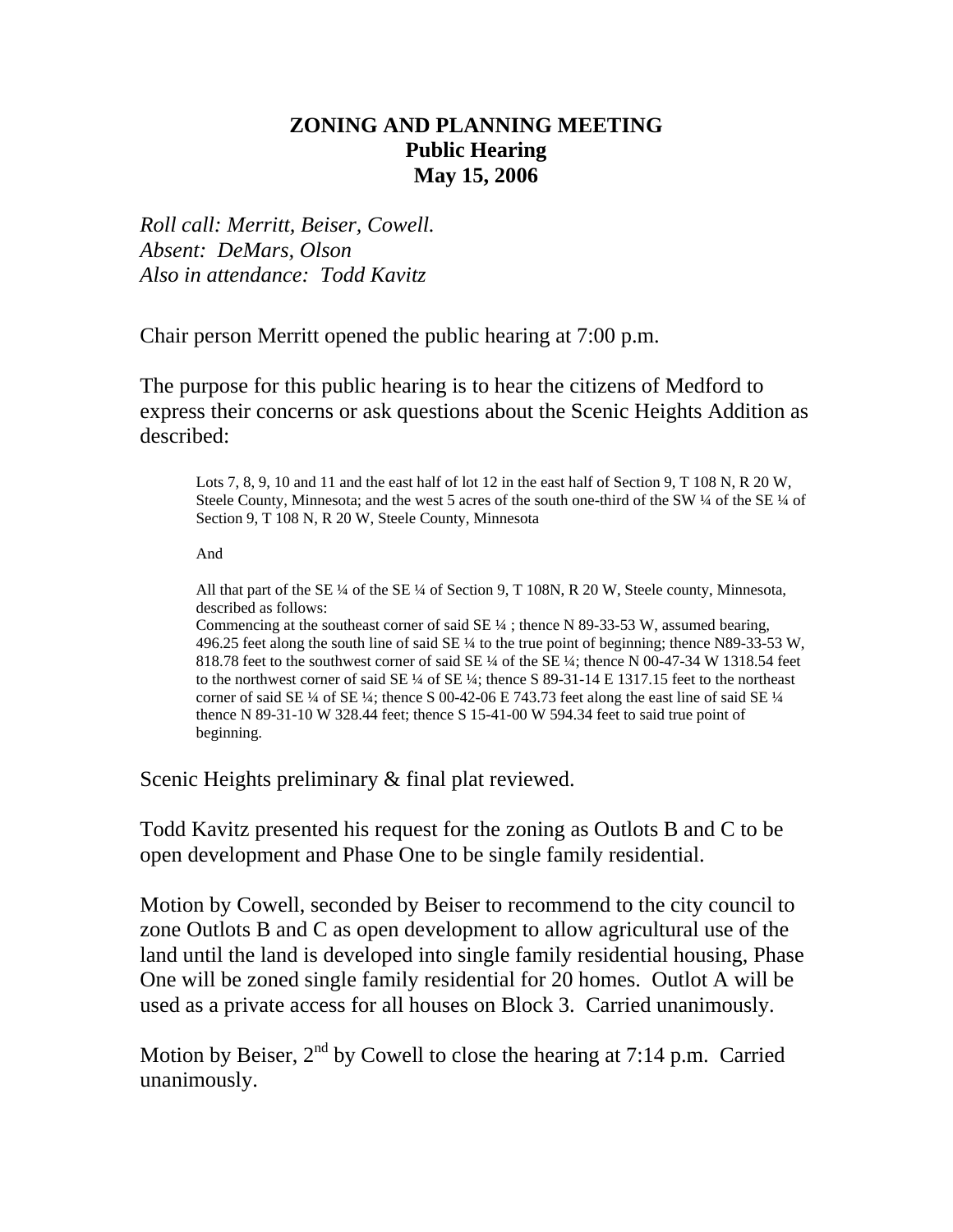## **ZONING AND PLANNING MEETING June 19, 2006 7:00 P.M.**

*Roll call: Merritt, Beiser, Olson Absent: DeMars and Cowell Also in attendance: None* 

Meeting called to order by Pat Merritt at 7:01 p.m.

May 15, 2006 minutes were read.

Motion by Olson, seconded by Merritt to accept May minutes with correction. Carried Unanimously.

Motion by Olson, seconded by Beiser to accept public hearing Scenic Heights minutes as read. Carried Unanimously.

Motion by Olson, seconded by Merritt to accept minutes of both variance requests by Steve Pumper as read. Carried Unanimously.

Old Business Discuss fence ordinance amendment.

Motion by Beiser, seconded by Olson to recommend to City Council to accept Ordinance 177-1 and 177-2 as written by City Attorney. See attachment. Carried Unanimously.

Discussion of garage door height and wall height.

Motion by Beiser, seconded by Olson to recommend to City Council to add to Ordinance 177-1 that garage doors on residential property in the City of Medford shall not exceed 8 feet in height. Carried Unanimously.

Motion by Beiser, seconded by Olson to recommend to City Council to verify that the out building built on Karl Harfmann's property, 211 Sunrise Drive, is built to code with proper zoning permit. Carried Unanimously.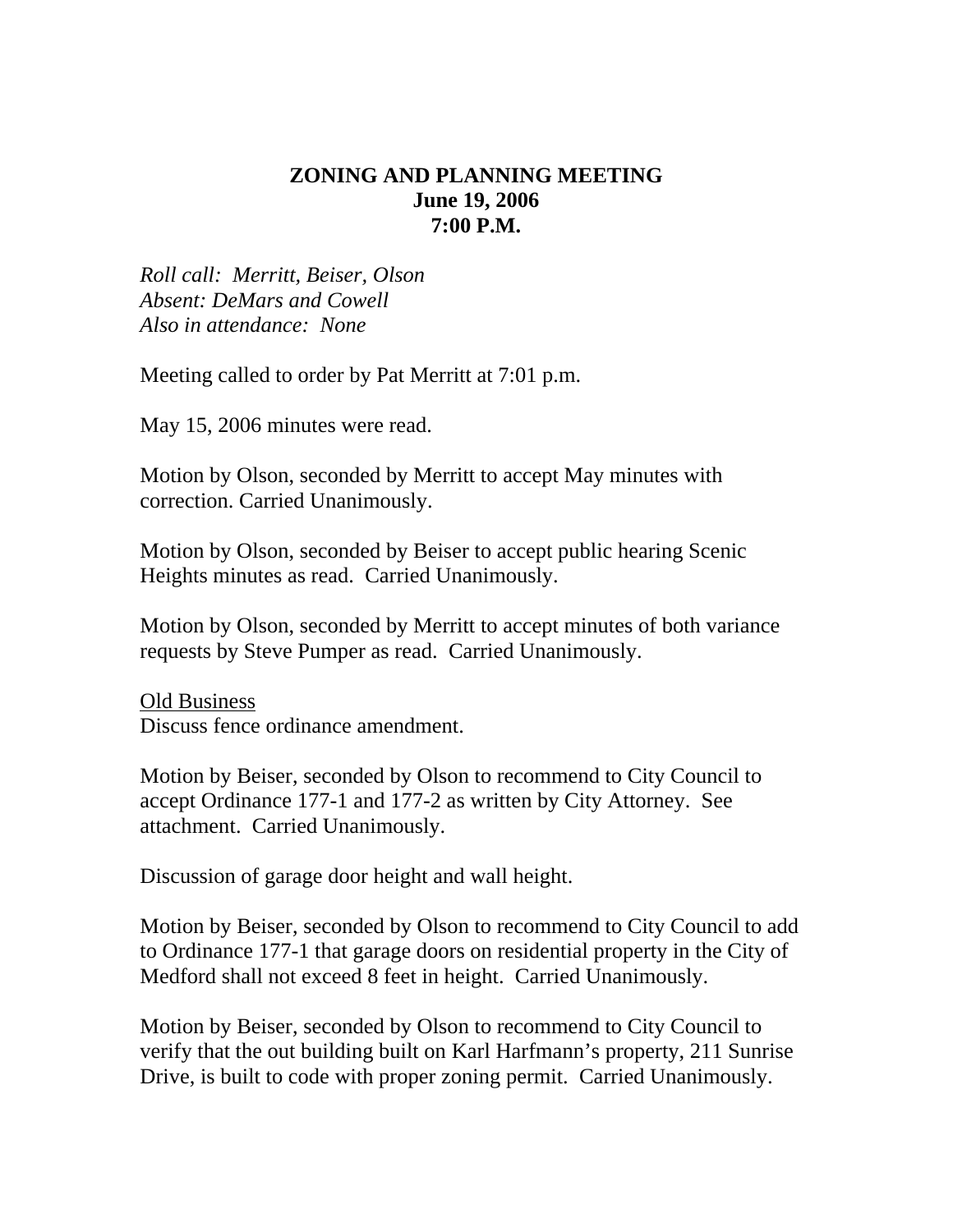New Business

Motion by Olson, seconded by Beiser to recommend to City Council to verify that all vehicles parked at 307 3<sup>rd</sup> Street SE are properly licensed. Carried Unanimously.

Next Zoning Board meeting will be July 17, 2006 at 7:00 p.m.

Motion by Beiser, seconded by Olson to adjourn the meeting at 7:40 p.m. Carried unanimously.

### **ZONING AND PLANNING MEETING July 17, 2006 7:00 P.M.**

*Roll call: Merritt, Beiser, Olson, DeMars and Cowell Absent: None Also in attendance: Deb Meinke* 

Meeting called to order by Pat Merritt at 7:00 p.m.

June 19, 2006 minutes were read.

Motion by Cowell, seconded by DeMars to accept June minutes as read. Carried Unanimously.

Old Business Discussion of fence ordinance- new amendment will have  $1<sup>st</sup>$  reading.

Public Hearing for Mike and Jody Anderson was cancelled.

New Business

Deb Meinke inquired about building a pet grooming building on her open lot and if it could be combined with her lot existing with her existing home. Zoning Board referred her to the City Council to see if she can combine the lots and if it is build able at all.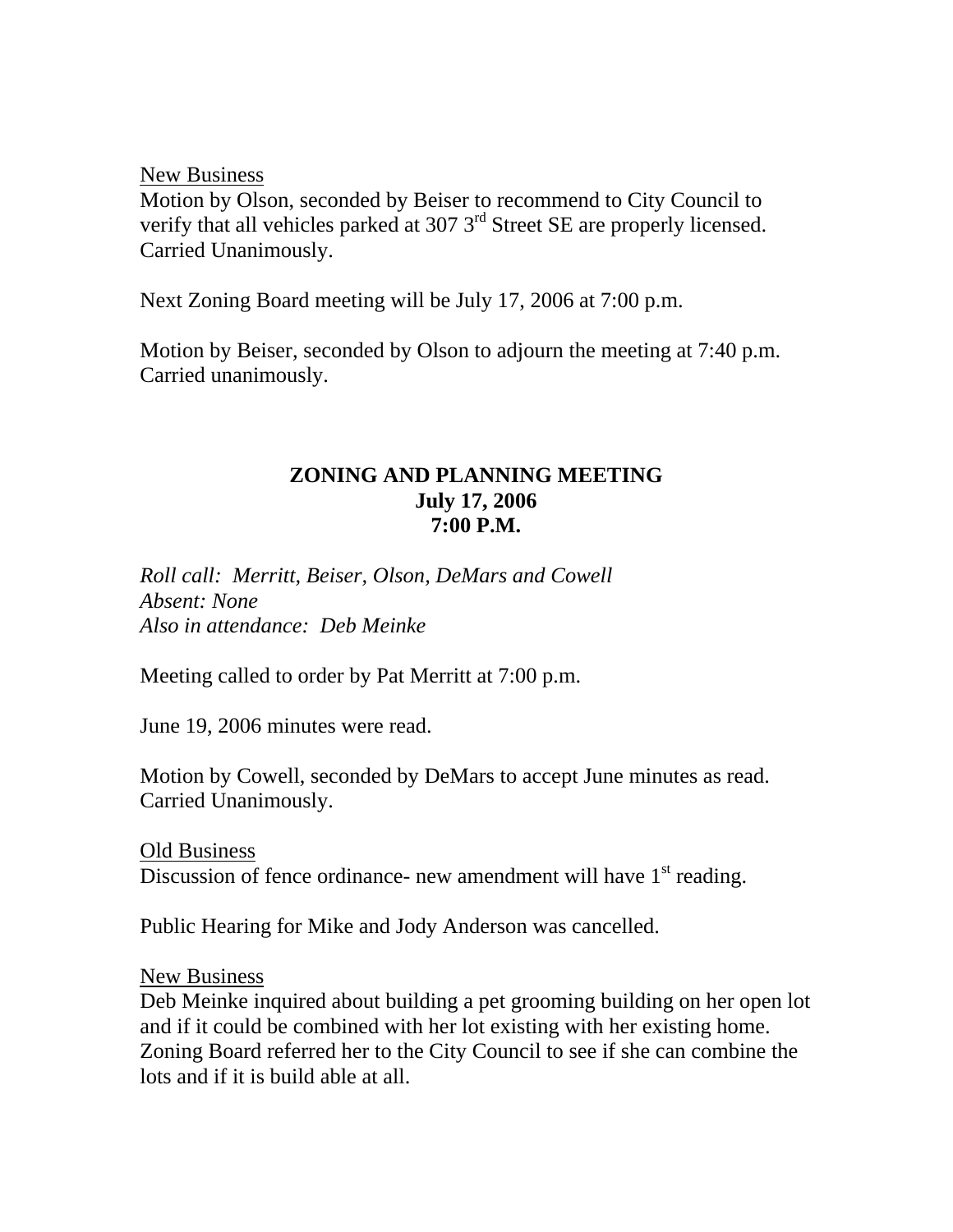Floor Outlet sign request.

Motion by Cowell, seconded by Olson to recommend to City Council to grant the request by Rochester Sign Company to place a flooring outlet sign approximately 19'x 9' 10" at Outlet Center. See attached.

Discussion about Dan and Kelly Niles horse shoe driveway.

Motion by DeMars, seconded by Beiser to recommend to City Council to grant request for the Niles' horse shoe driveway. Motion Carried 4 to 1.

Canvas storage sheds and tents discussion.

Motion by Cowell, seconded by Olson to recommend to the City Council to discuss whether or not these structures are to be allowed as permanent structures in Medford. Carried unanimously.

Motion by Cowell, seconded by DeMars to recommend to City Council to send Met Con a letter to mow or spray the weeds and pick up trash (garage door) on their construction lot on west side of Medford. Carried unanimously.

Next Zoning Board meeting will be August 21, 2006 at 7:00 p.m.

Motion by DeMars, seconded by Cowell to adjourn the meeting at 8:05 p.m. Carried unanimously.

## **ZONING AND PLANNING MEETING August 21, 2006 7:00 P.M.**

*Roll call: Merritt, Olson, and Cowell Absent: Beiser and DeMars Also in attendance: None* 

Meeting called to order by Pat Merritt at 7:00 p.m.

July 2006 minutes were read.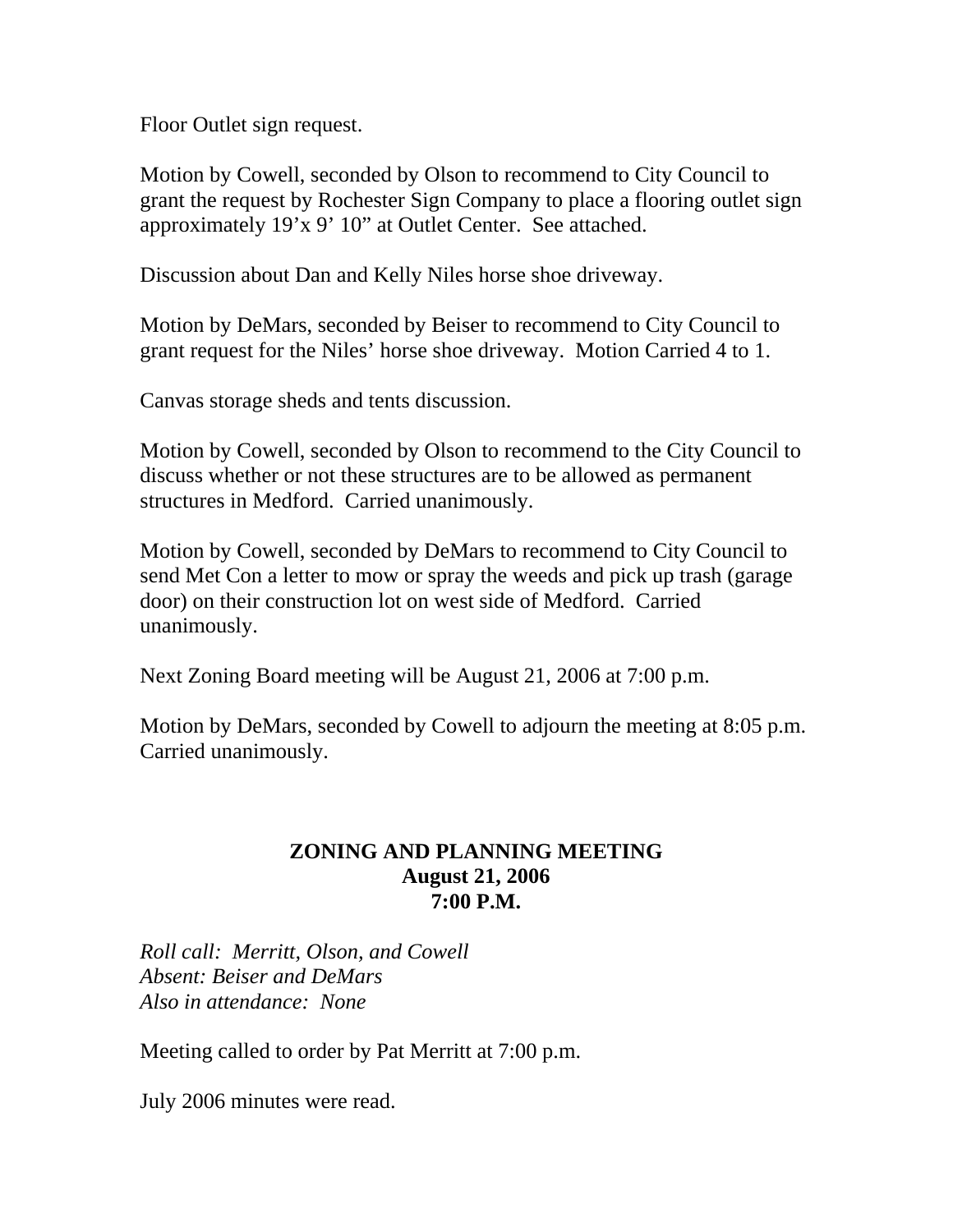Motion by Cowell, seconded by Olson to accept July minutes as read. Carried Unanimously.

Old Business None

#### New Business

Motion by Cowell, seconded by Merritt to recommend to City Council to add these changes to the Land Use Regulation: 1) Limit one driveway access per residential lot 2) Garage Door Heights will not exceed 8 feet tall on a residential lot 3) Fences will not be allowed in street right of way 4) Limit the number of buildings per site and the height and size requirements of each building. Carried Unanimously.

Motion by Cowell, seconded by Merritt to recommend to City Council that it adopt the City of Medford Minimal Rental Housing Code. Carried Unanimously.

Motion by Olson, seconded by Cowell to recommend to City Council that they look into eleven addresses for unlicensed plates. Carried Unanimously.

The Zoning Board wonders on the results of Karl Harfmann's building shed.

Next Zoning Board meeting will be September 18, 2006 at 7:00 p.m.

Motion by Cowell, seconded by Merritt to adjourn the meeting at 7:40 p.m. Carried unanimously.

## **ZONING AND PLANNING MEETING September 18, 2006 7:00 P.M.**

No Planning and Zoning meeting on account of lack of quorum.

# **ZONING AND PLANNING MEETING October 16, 2006**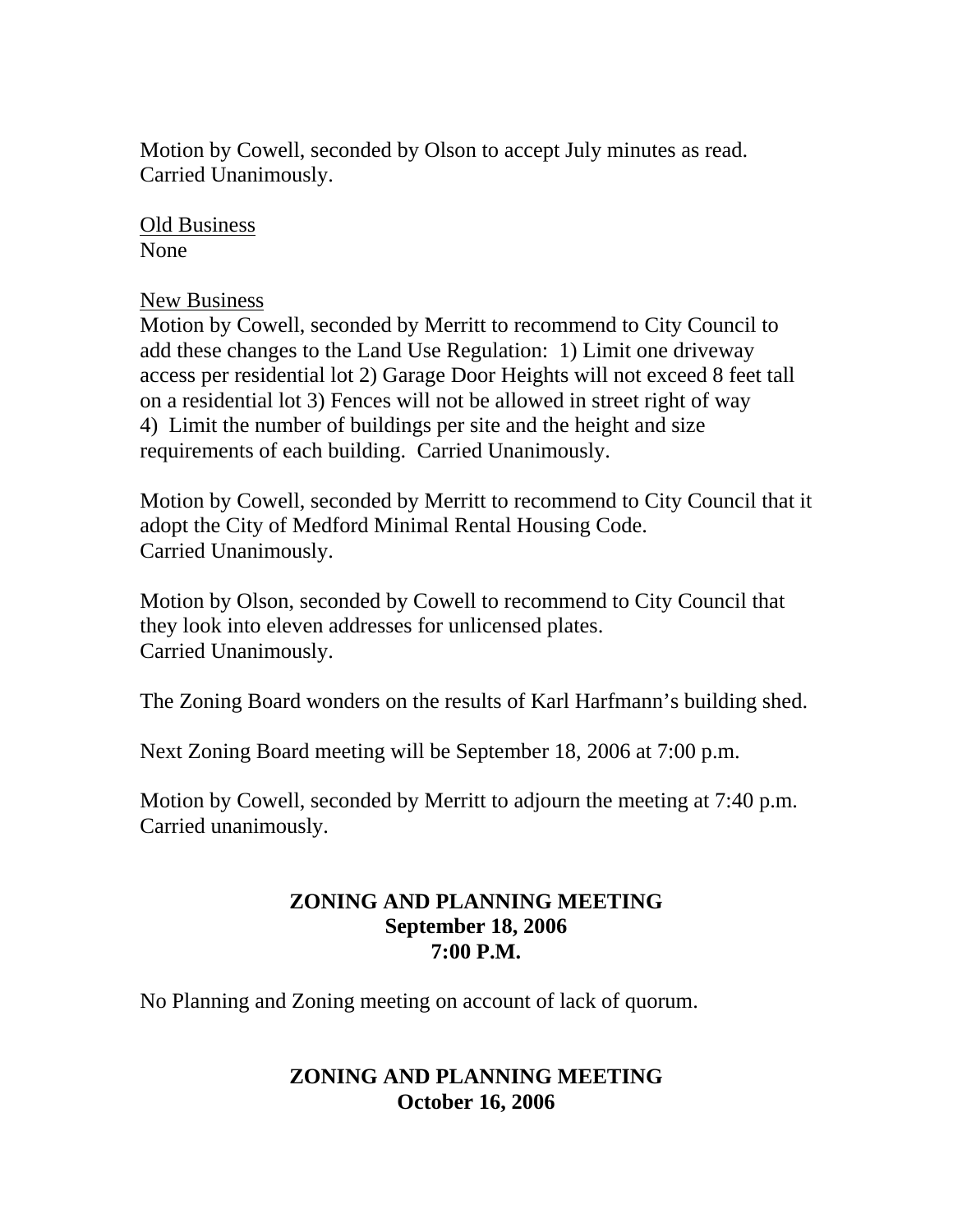#### **7:00 P.M.**

*Roll call: Merritt, Beiser, Olson, and DeMars Absent: Cowell Also in attendance: Doug Grambart, Hailey Beiser, and Dalton Beiser* 

Meeting called to order by Pat Merritt at 7:00 p.m.

Motion by Olson, seconded by DeMars to accept August minutes as read. Carried Unanimously.

September 18, 2006 Planning and Zoning meeting was canceled due to lack of quorum.

#### Old Business

Have not heard about Karl Harfmann's outbuilding issue. There is another shed being built at 305-307  $1<sup>st</sup>$  Avenue NW (old creamery site) and also at  $402 \, 2^{nd}$  Avenue SE. (Both possibly without permits.)

Motion by DeMars, seconded by Olson to recommend to the City Council to look into these three shed buildings and enforce the existing ordinance on building sheds. Carried unanimously.

Motion by Olson, seconded by Beiser to recommend to the City Council to adopt the Land Use Regulation ordinance on or before December 1, 2006. Carried unanimously.

Motion by Olson, seconded by Beiser to recommend to the City Council that it adopt the City of Medford Minimal Rental Housing Code. Carried Unanimously.

### New Business

Doug Grambart discussed with the Zoning Board the possibility of building a house on the property behind 511 Main Street. Doug Grambart's son owns the property. Mr. Grambart is looking to build sometime within the next  $1\frac{1}{2}$ to 3 years. Zoning Board advised him to come to a City Council meeting to ask additional questions and receive more information.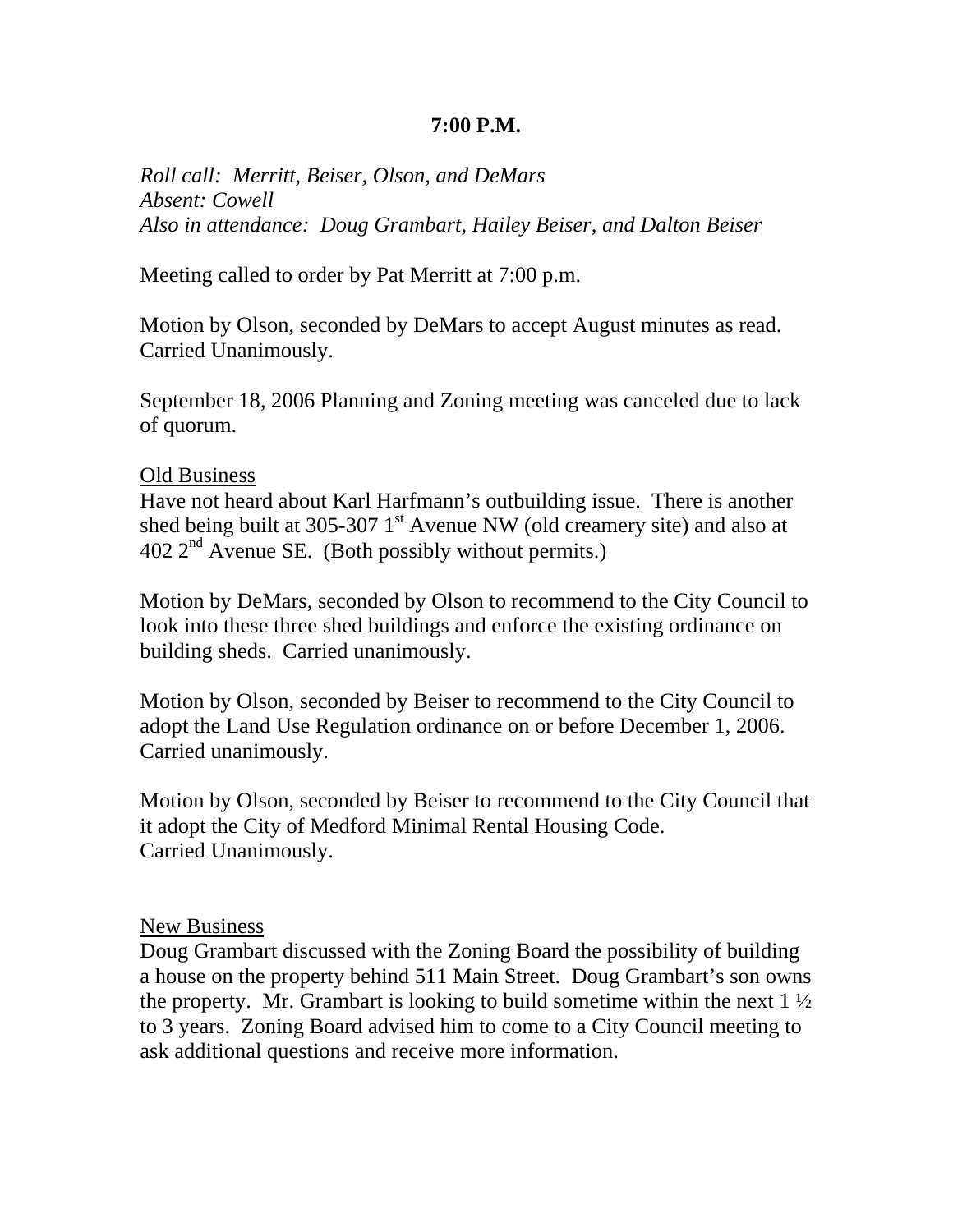Motion by DeMars, seconded by Olson to recommend to the City Council to enforce the Junkyard Ordinance against the old bank building property owners  $(124 \, 1^{\text{st}} \, \text{Street } \, \text{NW})$ . Carried Unanimously.

Next Zoning Board meeting will be November 20, 2006 at 7:00 p.m.

Motion by Olson, seconded by DeMars to adjourn the meeting at 7:30 p.m. Carried unanimously.

#### **ZONING AND PLANNING MEETING November 20, 2006 7:00 P.M.**

*Roll call: Merritt, Cowell, Olson, and DeMars Absent: Beiser Also in attendance: Karl Harfmann* 

Meeting called to order by Pat Merritt at 7:15 p.m.

Motion by DeMars, seconded by Cowell to accept October minutes as read. Carried Unanimously.

#### Old Business

Motion by DeMars, seconded by Cowell to recommend to the City Council that it adopt the Registration and Regulation of Rental Units Ordinance. Carried Unanimously.

Discussion of the building at 211 Sunrise Drive. Karl Harfmann stated his building is a fish house and showed the license for it.

Discussion of the tree house at  $305-307$  1<sup>st</sup> Avenue NW (Old Creamery). Consensus of the Zoning Board was that it needs to be least 10 feet away of the property line.

### New Business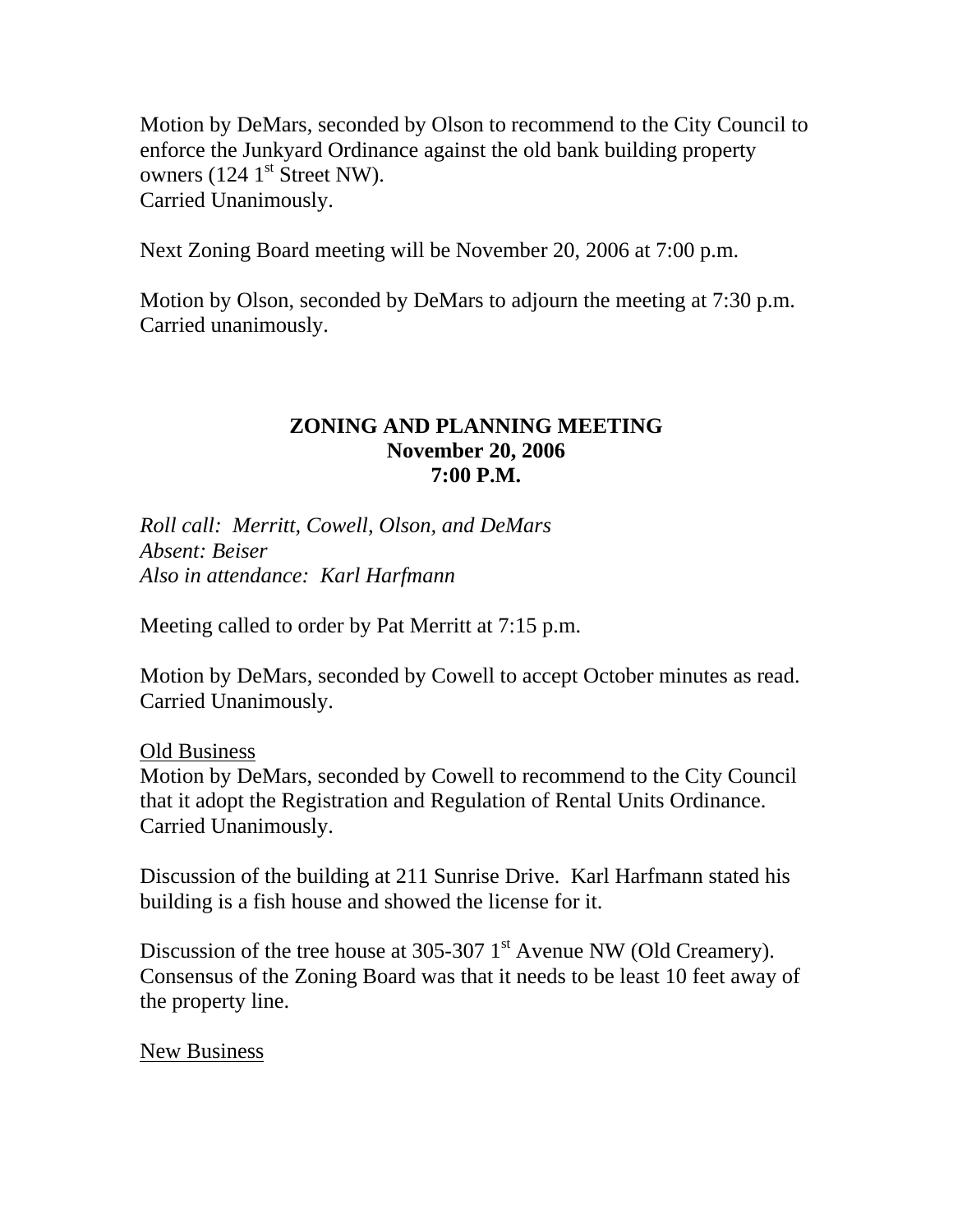Motion by DeMars, seconded by Cowell to recommend to the City Council to add a 10 foot setback requirement for playgrounds and playhouses to the new zoning ordinance. Carried Unanimously.

Next Zoning Board meeting will be December 18, 2006 at 7:00 p.m.

Motion by DeMars, seconded by Cowell to adjourn the meeting at 7:35 p.m. Carried unanimously.

### **ZONING AND PLANNING MEETING December 18, 2006 7:00 P.M.**

*Roll call: Beiser, Merritt, Olson, and Cowell Absent: DeMars Also in attendance: None* 

Meeting called to order by Pat Merritt at 7:01 p.m.

Motion by Beiser, seconded by Cowell to accept November minutes as read. Carried Unanimously.

New Business

Discussion of the letter dated  $11/08/06$  about the storage shed at 302 1<sup>st</sup> Avenue NW (Rita Warrington). The storage shed is 5 feet from Prondzinski's east property line and 7 feet from the south property line. Motion by Olson, seconded by Cowell recommending to the City Council to send a letter to Rita Warrington stating the zoning ordinance that storage shed needs to be no less than 10 feet from all property lines. Carried unanimously.

Motion by Cowell, seconded by Olson to recommend to the City Council to send a letter to Loren Lauver informing him that a zoning permit is required when putting a play (tree) house on his property. In addition, the building must be set back 10 feet from the property lines. Carried Unanimously.